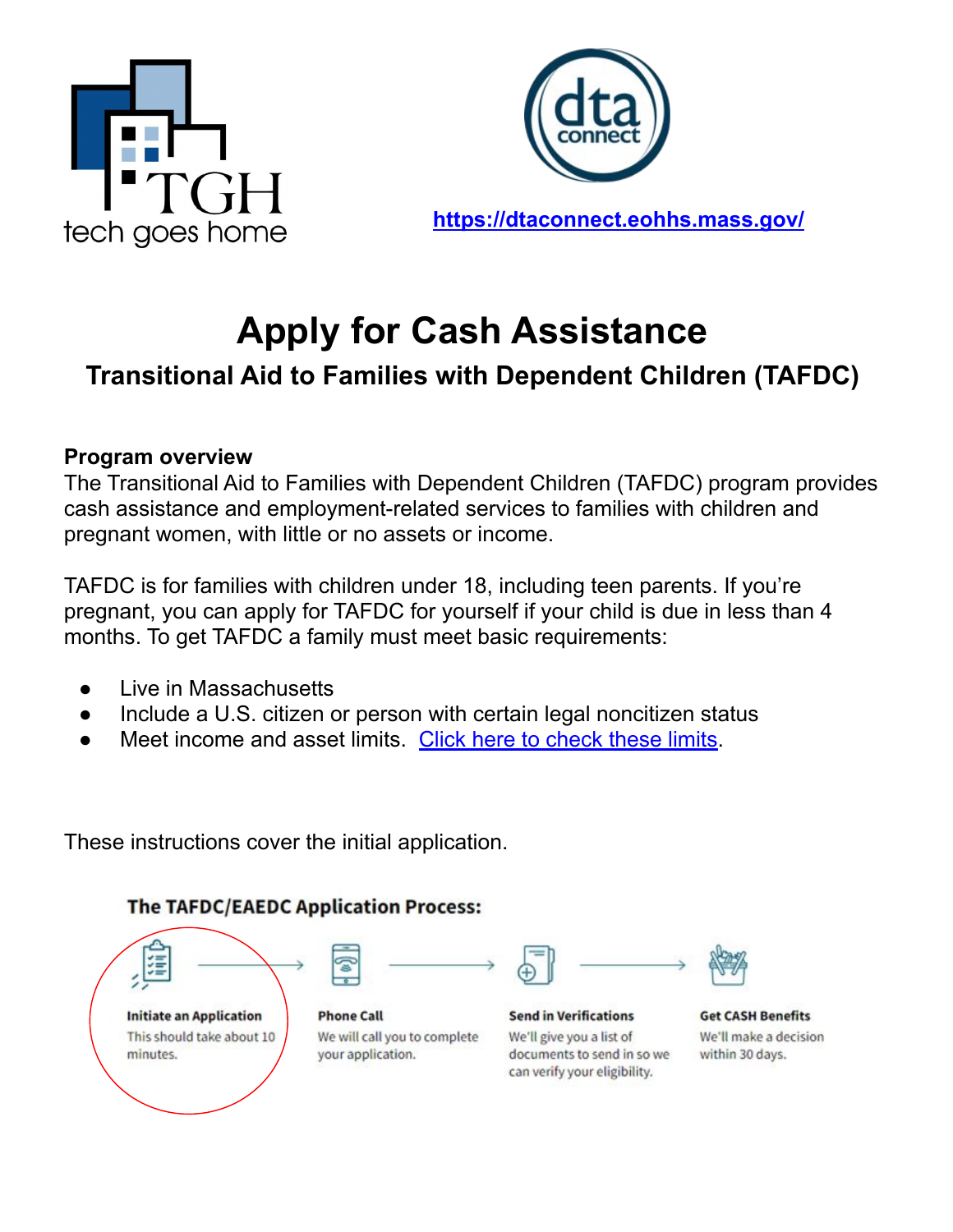First, collect the information you will need for your application.

- **Birth date**
- Social Security Number, if you have one
- **Phone Number**
- **Incomes**
- Pen and paper to write down your application number

Navigate to the DTA web site: **https://dtaconnect.eohhs.mass.gov**

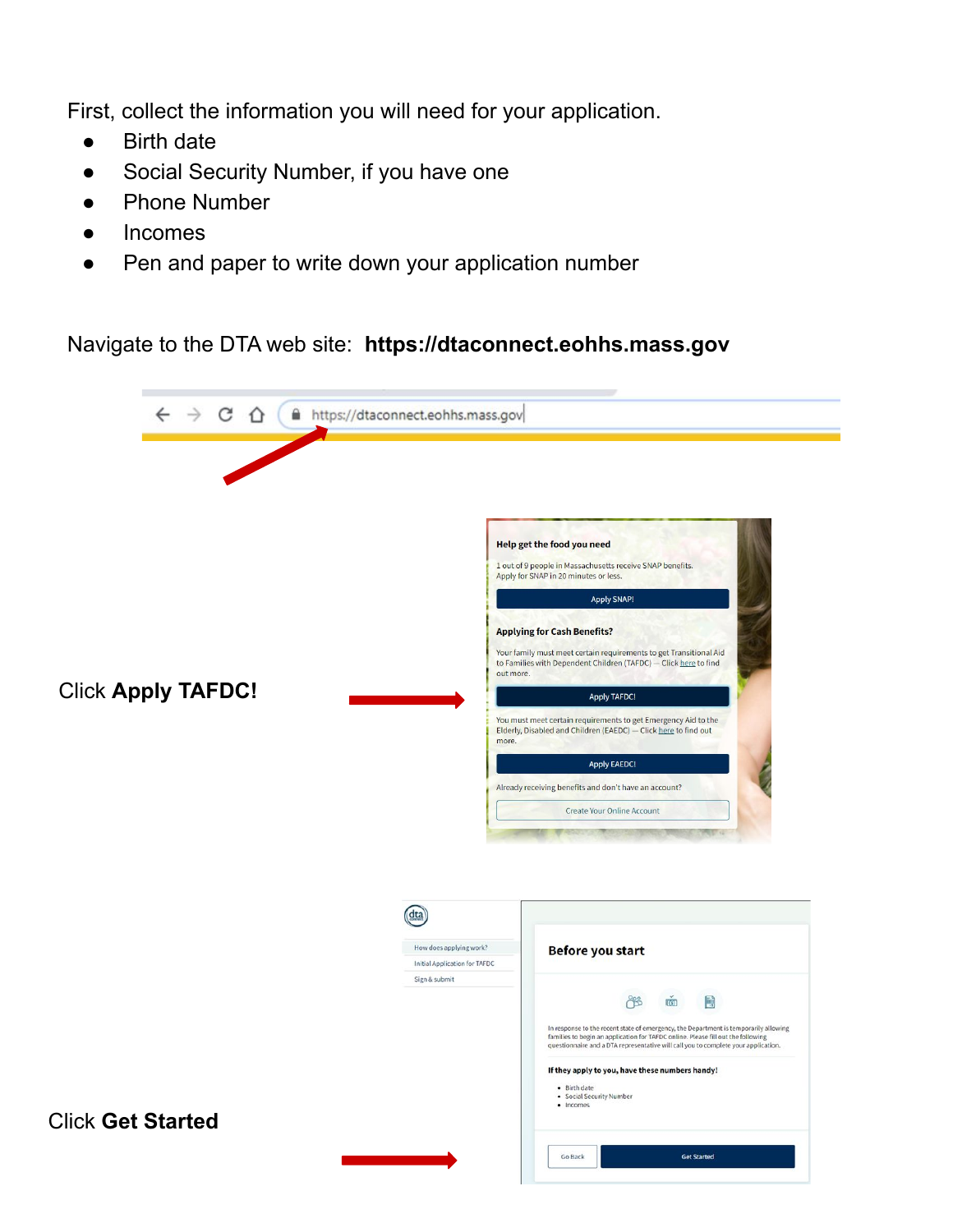| Fill out the form. Some fields are required. | <b>Initial Application for TAFDC</b>                                                            |
|----------------------------------------------|-------------------------------------------------------------------------------------------------|
|                                              | What is your first name? (Required)                                                             |
|                                              |                                                                                                 |
|                                              |                                                                                                 |
|                                              | What is your restate started                                                                    |
|                                              |                                                                                                 |
|                                              | Suffix<br>What is your last name? Hexage of I.                                                  |
|                                              | $\ddot{\ast}$                                                                                   |
|                                              | White is your time of birth! (Required)                                                         |
|                                              | $\bar{m}$<br>Month.<br><b>Year</b><br>$\Rightarrow$                                             |
|                                              |                                                                                                 |
|                                              | What is your Social Security Number?                                                            |
|                                              | Nonsidamentalin arrival applying for 14400, do not need to go in their SD1 on observing status. |
|                                              | shert have any                                                                                  |
|                                              | 39 you have an Agency 50                                                                        |
|                                              |                                                                                                 |
|                                              | What is your address? (Required)                                                                |
|                                              | <b>Janet Aldrey</b>                                                                             |
|                                              |                                                                                                 |
|                                              | $c_{\rm f}$<br>San<br>ziji.                                                                     |
|                                              | $14.6$                                                                                          |
|                                              | What is the best phone rander to much you! (measured)                                           |
|                                              |                                                                                                 |
|                                              | What is your result account?                                                                    |
|                                              |                                                                                                 |
|                                              | What language du you prefer to spiral, 7 (wepared)                                              |
|                                              | $\ddot{\ast}$                                                                                   |
|                                              |                                                                                                 |
|                                              | Are you program!<br>$a_{m}$                                                                     |
|                                              | 0.10                                                                                            |
|                                              | Veryon from any children ander 18 living with you? (Required)                                   |
|                                              | 0.74<br>0.76                                                                                    |
|                                              | ito you have any money in the bank? (Nequired)                                                  |
|                                              | (0.51)<br>0.16                                                                                  |
|                                              | 24 you request any activities technology(11Y)?                                                  |
|                                              | 0 mi<br>$0 - 16$                                                                                |
|                                              | do you have any source of income? (Wequined)                                                    |
|                                              | $\alpha$ in<br>0.10                                                                             |
| When you are done, click Continue.           |                                                                                                 |
|                                              |                                                                                                 |
|                                              | is ink<br>Continue                                                                              |
|                                              |                                                                                                 |

If nothing happens, check to make sure you filled in all the required fields. The system will show a red box if something is missing. Fill in the information, then click Continue again.

| Example of missing information | What language do you prefer to speak? (Required)<br><sup>1</sup> Please choose language |  |
|--------------------------------|-----------------------------------------------------------------------------------------|--|
|                                |                                                                                         |  |
|                                |                                                                                         |  |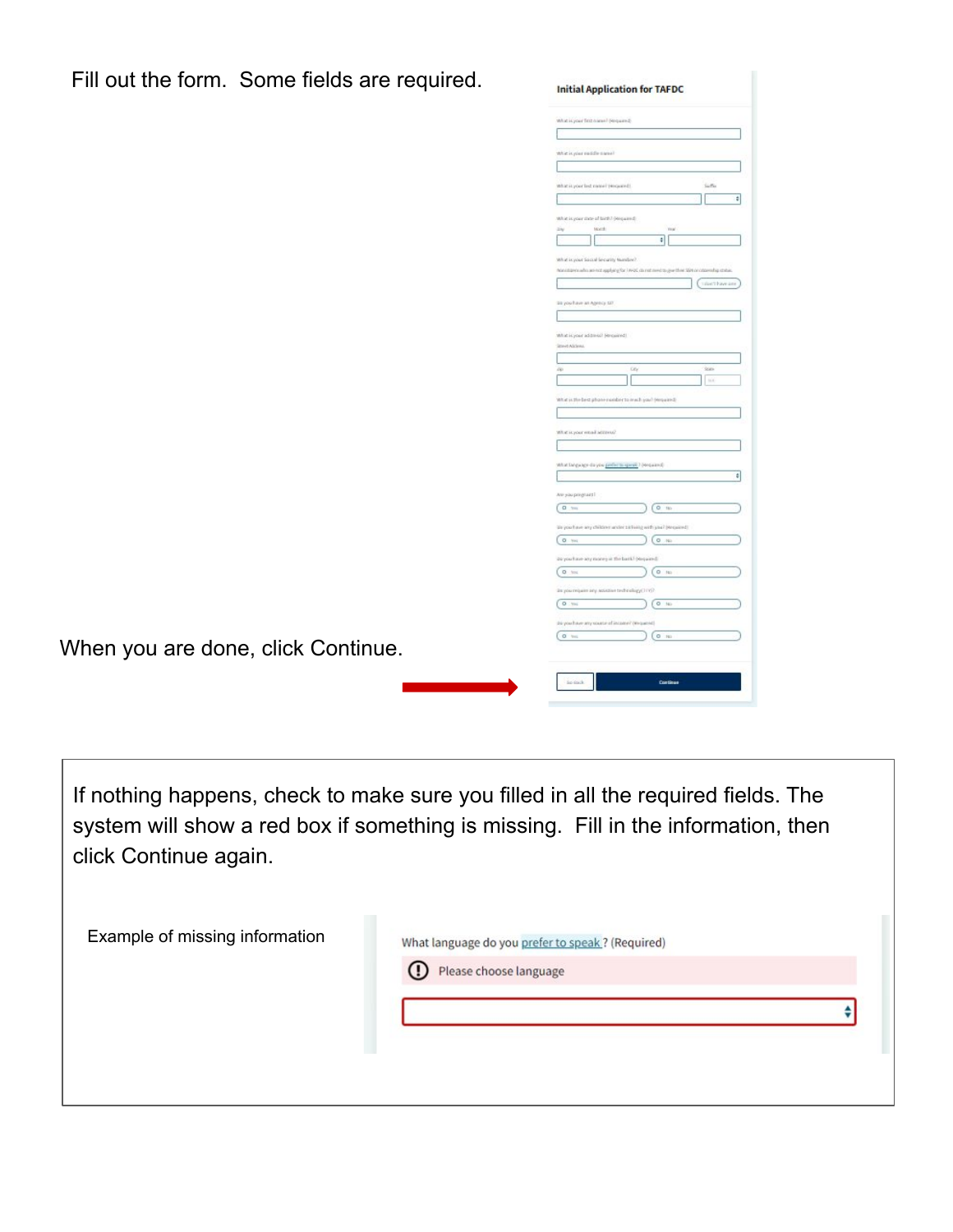#### Carefully read the Rights, Responsibilities and Penalties section.



#### When you are done

- 1. Click "I agree to the terms"
- 2. Sign your application by typing your full name in the box
- 3. Click Submit application

| Sign your application by typing your full name below |  |
|------------------------------------------------------|--|
|                                                      |  |
|                                                      |  |
|                                                      |  |